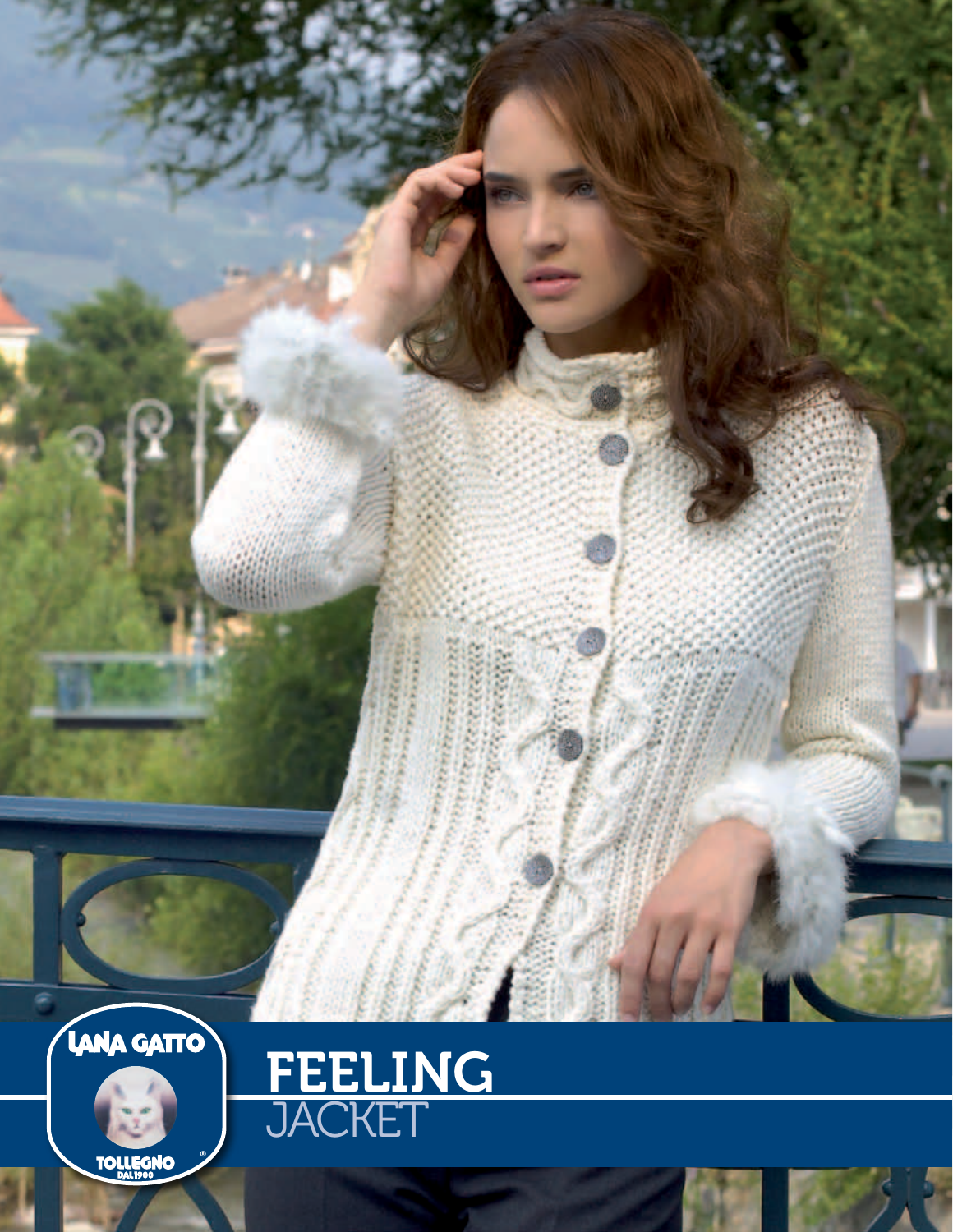

# FEELING ACKET

## SIZE

Italian size 44 = US size 10 (approx. Medium).

## MATERIALS

- 10 50g balls of Lana Gatto FEELING shade #10009 Natural.
- One pair size US 10 (6mm) needles or size to obtain gauge.
- A crochet hook size G-6 (4mm)
- Cable needle.
- Tapestry needle with rounded point.
- Six buttons.
- Two cuffs in fake fur color cream.

# STITCHES

#### Using Knitting needles:

#### Garter stitch

#### Stockinette stitch

### Reverse Stockinette stitch

Seed stitch (over an even number of sts) Row 1: \* k1, p1; rep from \* to end.

Row 2: p the knit sts and k the purl sts. Rep Row 2 for Seed stitch.

#### 1x2 Rib (multiple of 3 sts plus 2)

Row 1:  $p2 * k1$ ,  $p2$ ; rep from  $*$  to end. Row 2: k the knit sts and p the purl sts. Rep Row 2 for 1x2 Rib.

#### Serpentine Pattern (worked over 6 sts) See Chart.

Work Rows 1-12, then rep these 12 rows throughout. On even rows (WS) p all sts. Work crossed stitches as follows: 4 Left crossed sts = sl 2 sts to cable needle and hold to front of work, k 2 sts, k 2 sts from cable needle; 4 Right crossed sts = sl 2 sts to cable needle and hold to back of work, k 2 sts, k2 from cable needle.

## Using crochet hook:

### Chain stitch [ch]

### Slip stitch [sl st]

### Reverse single crochet [rev sc]:

Insert hook in next st, working from left to right, yo, pull up a lp, yo, pull through 2 lps on hook.

# **GAUGE**

15 sts and 18 rows to 4in/10cm over 4 rows in Stockinette st alternated with 8 rows in 1x2 Rib, using 2 strands of yarn held tog and size US 10 (6mm) needles.

14 sts and 21 rows to 4in/10cm over Seed stitch, using 2 strands of yarn held tog and size US 10 (6mm) needles.

14 sts and 18 rows to 4in/10cm over Stockinette stitch, using 2 strands of yarn held tog and size US 10 (6mm) needles.

Serpentine Pattern (worked over 6 sts) measures 1<sup>1</sup>/4in/3.5cm.

## ABBREVIATIONS

| beg | begin[ning]        | р         | purl          |
|-----|--------------------|-----------|---------------|
| cm  | centimeters        | patt      | pattern       |
|     | cont continue[ing] | rem       | remain[ing]   |
| dec | decrease[ing]      | rep       | repeat        |
| g   | grams              | <b>RS</b> | right side[s] |
| in  | inch[es]           | st[s]     | stitch[es]    |
| inc | increase[ing]      | tog       | together      |
| k   | knit               | WS        | wrong side[s] |
| mm  | milimeters         | VO        | varn over     |

## NOTE!

Work with 2 strands of yarn held tog throughout.

## BACK

Using size US 10 (6mm) needles cast on 66 sts. Work as follows: 5 sts in 1x2 Rib, \* 4 sts in Stockinette st, 8 sts in 1x2 Rib, 6 sts in Serpentine patt, 8 sts in 1x2 Rib; rep from \* twice, 4 sts in Stockinette st, 5 sts in 1x2 Rib. When piece measures 11½in/29cm, work 2 rows in Stockinette st and cont in Seed st until piece measures 133/4in/35cm from beg. Shape armhole by binding off 3 sts at beg of next 2 rows, 2 sts at beg of next 2 rows and 1 st at beg of next 2 rows. Work even until armhole measures 6<sup>3</sup>/<sub>4</sub>in/17cm. Bind off rem 54 sts.

# LEFT FRONT

Using size US 10 (6mm) needles cast on 38 sts. Work as follows: 2 sts in Reverse Stockinette st, 6 sts in Serpentine patt, 8 sts in 1x2 Rib, 4 sts in Stockinette st, 8 sts in 1x2 Rib, 6 sts in Serpentine

No part of this publication may be copied or reproduced by any means without written permission of the publisher. Copyright © 2014 Filatura E Tessitura Di Tollegno S.P.A • Via Roma, 9 • 13818 Tollegno (BI) • tollegno@tollegno1900.it. All rights reserved. Exclusive distributor in the US: Knitting Fever, Inc. - PO. Box 336, 315 Bayview Avenue - Amityville, NY 11701 admin@knittingfever.com - www.knittingfever.com.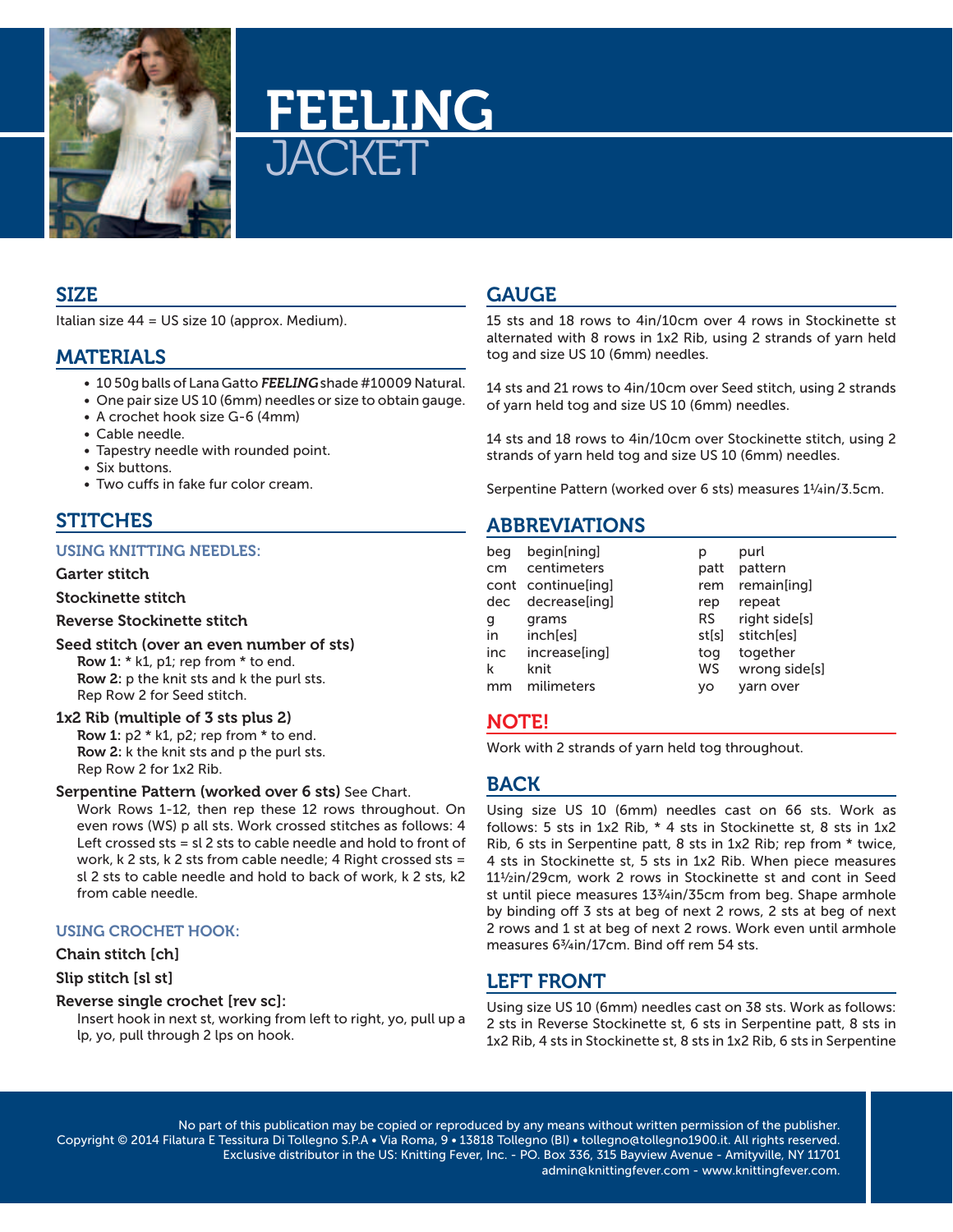

# FEELING **JACKET**

patt, 4 sts in Reverse Stockinette st. When piece measures 11½in/29cm, work first 34 sts as follows: 2 rows in Stockinette st and cont in Seed st, at the same time cont to work last 4 sts in Reverse Stockinette st. When piece measures 13¾in/35cm from beg, shape armhole at side edge as for Back on RS. Work even until armhole measures 43/4in/12cm, ending with a RS row. Shape neck.

Next row (WS): bind off 8 sts, work to end. Cont to bind off from neck edge 3 sts once, 2 sts once and 1 st once. Work even on rem 19 sts until same length as Back. Bind off sts for shoulder.

## RIGHT FRONT

Work to correspond to Right Front, reversing all shaping by working armhole shaping on WS rows and neck shaping on RS rows. Work 5 buttonholes 2 sts inside from opening edge, the first when piece measures 6in/15cm, the other 4 at regular distance (3in/7.5cm). For each buttonhole make yo and p2 tog.

# SLEEVES (make 2)

Using size US 10 (6mm) needles cast on 30 sts and, for border, work 2 rows in Garter st. Cont in Stockinette st, inc 1 st each side every 10th row 5 times. When sleeve measures 12<sup>1</sup>/4in/31cm from beg, shape cap. Bind off 4 sts at beg of next 2 rows and 2 sts at beg of next 2 rows, then dec 1 st each side evey other row 9 times. Work even until sleeve cap measures 4¾in/12cm. Bind off rem 10 sts.

## COLLAR

Using size US 10 (6mm) needles cast on 14 sts and work as follows: 2 sts in Stockinette st, 2 sts in Reverse Stockinette st, 6 sts in Serpentine patt, 2 sts in Reverse Stockinette st, 2 sts in Stockinette st. Cont in this manner and on 3rd row work a buttonhole at center of row working yo and k2 tog. When work measures 17¼in/44cm from beg, bind off all sts.

## FINISHING

Sew shoulder seams. Sew side seams, leaving a 43/4in/12cm opening at lower edges for slits. Sew sleeve seams. Set in sleeves. Join Left side of Collar to neck edge. Using crochet hook and 2 strands of yarn held tog work a row in rev sc all around all edges of Fronts, Back and Collar, end with a sl st into first st. Cut off yarn and weave in ends. Sew fake fur cuffs over sleeves, in position. Sew buttons on Left Front and Collar, corresponding to buttonholes  $\bullet$ 

### Serpentine Pattern





No part of this publication may be copied or reproduced by any means without written permission of the publisher. Copyright © 2014 Filatura E Tessitura Di Tollegno S.P.A • Via Roma, 9 • 13818 Tollegno (BI) • tollegno@tollegno1900.it. All rights reserved. Exclusive distributor in the US: Knitting Fever, Inc. - PO. Box 336, 315 Bayview Avenue - Amityville, NY 11701 admin@knittingfever.com - www.knittingfever.com.